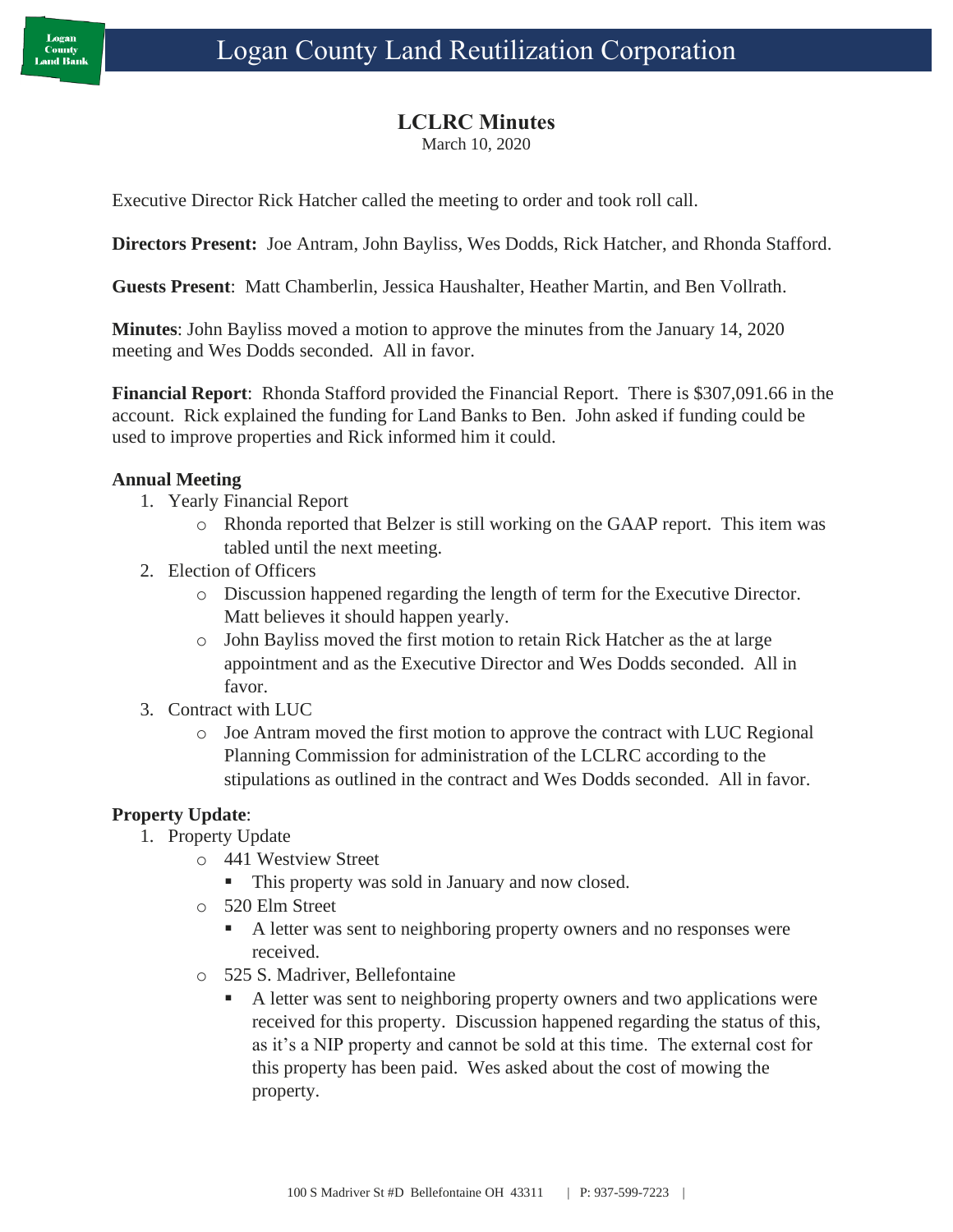## Logan County Land Reutilization Corporation

- John asked about getting a letter of intent from the interested buyer.
- Matt suggested that since the property can't be sold for two years, that Rick reach out to her and communicate with her the situation. In two years when the property can be sold, letters to neighbors would need to be resent.
- 2. Ben provided information on the opportunity Zone. They have interested investors interested in buying and refurbing property. He believes there would be more than neighbors who are interested in the properties.
- 3. Property Update continued
	- o 525 S. Madriver, Bellefontaine continued
		- Wes Dodds moved a motion to decline applications because of NIP constraints of the interested parcels and Joe Antram seconded. All in favor.
		- Joe asked how this would be communicated with the applicants?
		- Matt discussed how the Land Bank can help with acquiring properties and helping to rid properties of taxes.
	- o 527 W Columbus
		- It was requested that notices be sent to neighboring property owners.
		- Wes Dodds moved a motion to table this property to give neighboring property owners a chance to respond and John Bayliss seconded. All in favor.
	- o 168 N Sandusky St,
		- Rick reached out to the Village people and let them know we would be willing to help with demolition.
		- **Example 1** Jessica if it doesn't sell, we can get property if the municipality doesn't get it. Land Banks and Municipalities can do an agreement if they both want it.
		- $\blacksquare$  Rhonda can we ask the auditor for it?
		- $Jessica Yes$ , if the village isn't interested.
		- $\bullet$  Wes if the township/village isn't interested, should we pursue it? Even if they aren't interested in the property, we should do it to help out. We have funds, we should be doing something with it.
		- $\blacksquare$  Matt saying we'll do it but would like you to be responsible for ongoing maintenance. I 100% agree with you.
		- $\bullet$  Wes wait to see what they're going to do and then offer to help. We have some options. We can ask if they want it, ask if they want it if we helped pay for the demo, or if we paid all of it.
		- $\blacksquare$  Rhonda don't we have to ask for it?
			- 1. Jessica The township could get it directly.
			- 2. Matt Let's wait.
		- **EXECUTE:** Discussion happened further regarding taxes and foreclosures.
		- Jessica has started 30 day letter. The foreclosure process hasn't started so it can still be paid off.
		- John suggested contacting them and maybe they would be interested in a deed in lieu. John will attend the township meeting to discuss.
		- The property has fire damage and the village has served papers.
		- Wes provided guidance on how the village could force the issue.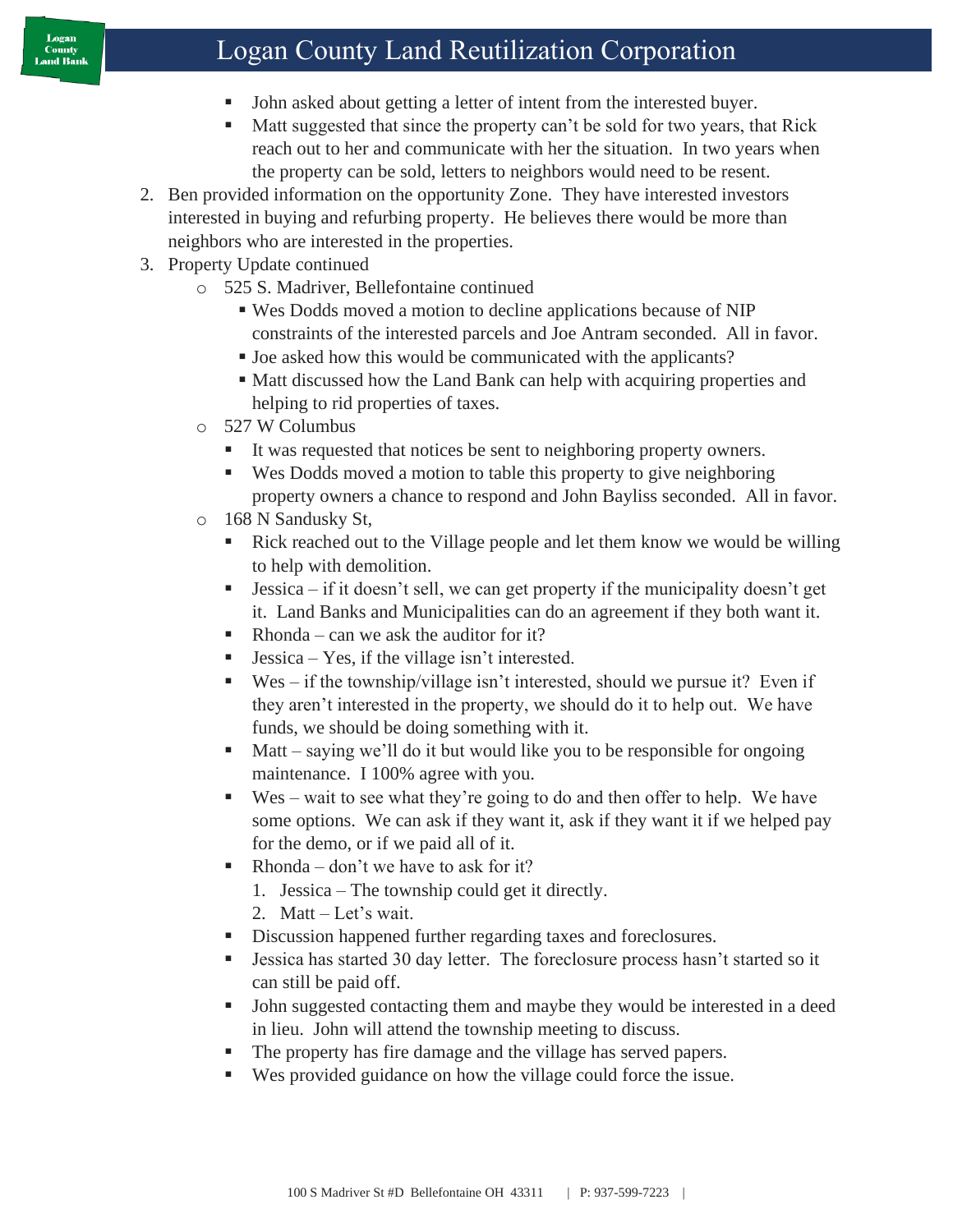#### Logan County Land Bank

## Logan County Land Reutilization Corporation

- Matt suggested they may need some assistance and Wes offered to contact their legal counsel.
- o 111 Church St, DeGraff
	- Neighbor interested
- o 305 N Oak St, Lakeview
	- Jessica thinks foreclosure has started or will start
- o 250 Grove St, Lakeview
	- Property is on foreclosure list
- o 315 Byers St, Lakeview
	- Title search has begun
- o 560 Lima St, Lakeview
	- Property is on foreclosure list
- o 290 Bentz Ave, Lakeview
	- Property is on foreclosure list
- o 121 E High St, Bellefontaine
	- The property is vacant.
	- The property was foreclosed and in the State's name. Explanation was provided to Ben regarding this.
	- Matt provided further information.
- o 410 Union St, Lakeview
	- The property is vacant
- 4. Opportunity Zone discussion continued
	- o John is encouraged that there's people who want to remodel. It can be an issue because there's high end HGTV remodels and then there's slumlords who will do the smallest amount possible to rent the property out. An issue has been people with no experience flipping houses. Rick said the Land Bank is interested but will need to know the background of buyers to protect the neighborhood.
- 5. Property Update continued
	- o State Route 117 property
		- Matt reported he had some communication with the State of Ohio USTCIC; there's still money available to help the county. Foreclosure remains, but it takes effort. It will take cooperation. The auditor/treasurer/prosecutor needs to be on board. The Land Bank could be a passthrough. Matt shared further information on this process and what could happen. He asked that a meeting happen with all interested parties regarding this.

### **New Business**:

- 1. Fair Market Value
	- o Rick explained the information requested from the Accountant and discussion ensured regarding using the values on the auditor's website.
	- o Matt short of paying someone, this would be the best way to do it. the auditor does pay someone for it to be done.
	- o One of the properties still listed a building on the site and does not show demolition happened, on the auditor's website. Rhonda will fill out the form for the demolition.